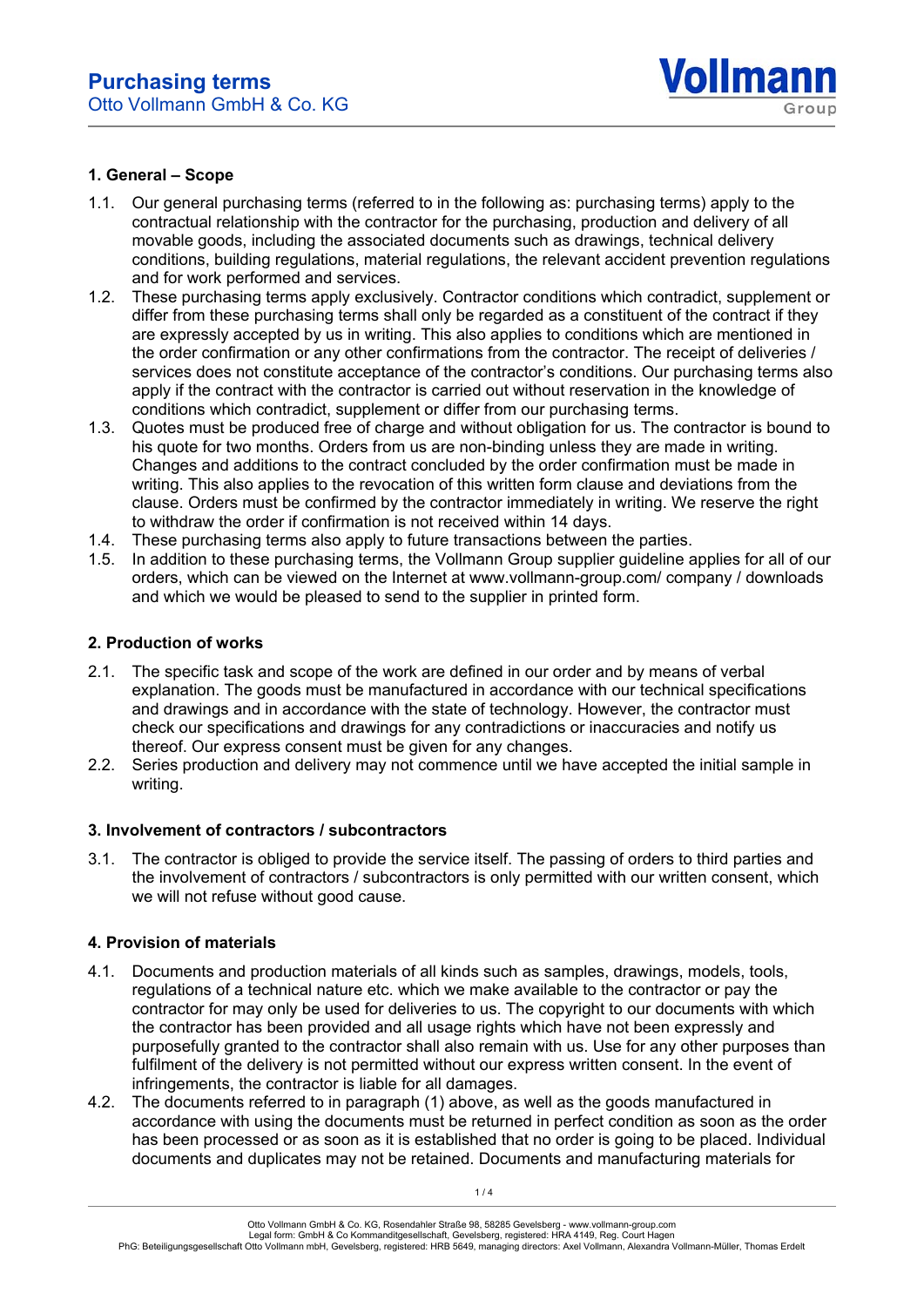

which we have paid must be destroyed by the contractor if we request it, and proof that this has been carried out must be provided.

4.3. In the case of processing or mixing of the parts that we have delivered, we shall acquire coownership of the new object in proportion of the value of the parts and materials that we have supplied for the processed objects at the time of processing.

# **5. Place of fulfilment**

5.1. The place of fulfilment for the provision of services is the receiving location that we have specified.

# **6. Transfer of ownership**

- 6.1. The contractor is obliged to hand over the goods and work results to be delivered to us, and transfer unconditional ownership thereof to us. Extensions of any kind to the retention of title (including multiple reservations) will not be accepted.
- 6.2. The parties to the contract parties irrevocably agree that ownership of the goods to be delivered will transfer to us when payment is made. In cases where we make the agreed payment before taking over the goods, the transfer that is due at the point in time of payment shall be replaced as follows: If the contractor is already in possession of the goods or obtains them later, the goods will be held available for us and looked after for us with the care of a prudent businessman. If the contractor is only in possession of the required semi-finished materials or obtains them later, the above-mentioned condition applies accordingly. If a third party is still in possession of the goods or the semi-finished materials that are required for the goods, the handover between us and the contractor shall be replaced by the contractor assigning his claim for the surrender of the goods which he has against the owner to us now. We shall accept this assignment.
- 6.3. If we have not paid the entire amount but only a partial amount before the goods are handed over, the above-mentioned condition shall apply with the proviso that we then only acquire a coownership share of the goods or the semi-finished materials. The amount of co-ownership shall be determined by the ratio of the amount of the partial payment to the agreed price of the goods.

# **7. Fulfilment time – late delivery**

- 7.1. The agreed delivery dates and deadlines are binding. The ordered goods or services must be provided at the specified receiving location on the stipulated date, unless the contractor can prove that he is not responsible for his inability to meet the delivery deadline. We must be notified immediately if there is a risk of delay.
- 7.2. If the contractor is in default, we are entitled to set a reasonable period of grace. Once the period of grace has elapsed, we are then entitled to assert the statutory rights, particularly for claiming compensation for non-fulfilment and withdraw from the contract.
- 7.3. If the contractor is late with his fulfilment obligation, we shall be entitled to demand a contractual penalty of 0.5% of the price or payment which is due for the delivery items or services which are late for each calendar week or part thereof, but the total shall be no more than 5% of the price or payment which is due for the delivery items or services which are late. If the usability of the deliveries or services to be provided by the contractor depends entirely or mainly on them being provided in full, the assessment basis of the contractual penalty shall be the agreed total payment for the delivery items or services which entirely or mainly cannot be used without the deliveries or services which are late. If the contractor is late, the contractual penalty shall be due for payment immediately, and can be asserted in addition to the claim for fulfilment of the obligation to perform. If we accept late fulfilment, we can only demand the contractual penalty if we expressly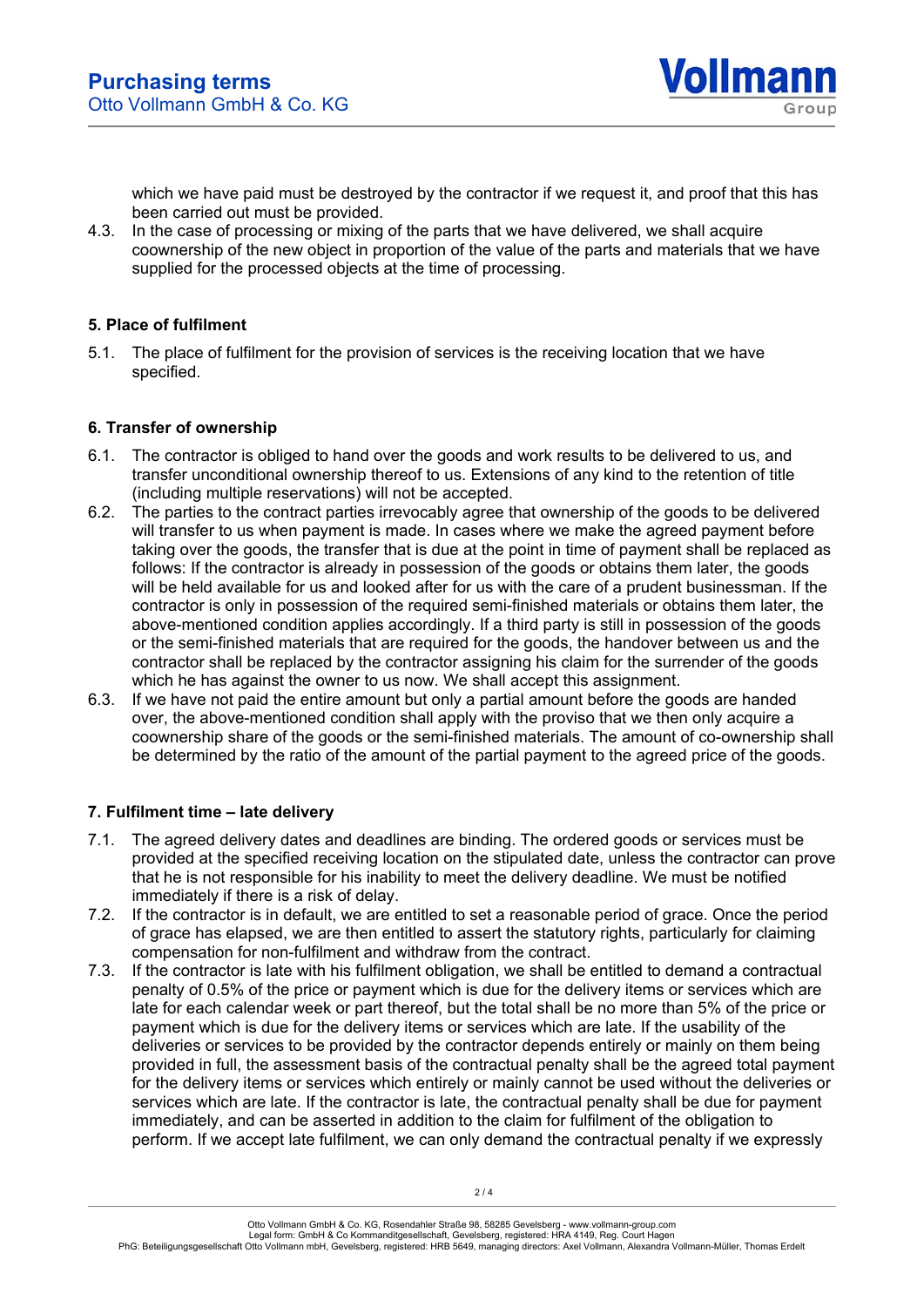

reserve this right by no later than the final payment. The assertion of further or other damages is not excluded in any case.

### **8. Delivery and transfer of risk**

- 8.1. The contractor must hand over the goods which are the subject of the contract to us at the agreed delivery location. If the packaging and shipping instructions which we have specified are not adhered to, we can refuse to accept the goods.
- 8.2. Partial deliveries or premature deliveries are only permitted with our consent.
- 8.3. The risk of accidental loss and accidental deterioration passes to us upon handover; the contractor must therefore insure the goods against transport damage at his expense.

### **9. Investigation of defects / trading business**

- 9.1. Provided that section 377 of the HGB (German commercial code) applies, we will examine the goods and work within an appropriate period for quality or quantity deviations. In the event of open defects or obvious quantity deviations, the notification shall be regarded as being on time if it is received by the contractor within 10 working days of receipt. In the case of concealed defects, the complaint shall be regarded as being on time if it arrives at the contractor's within 10 days of discovery of the defect.
- 9.2. We are only obliged to send a notification of defects for partial deliveries if this has been expressly agreed with the contractor. With regard to the timeliness of the notification of defects, paragraph (1) above applies.

### **10. Warranty / compensation**

- 10.1. We are fully entitled to the statutory warranty rights (defect claims). The contractor must comply with the technical and legal provisions that apply at the point in time of the order for the use or processing of the purchased item.
- 10.2. We are also entitled to self-remedy of a defect and claim compensation for expenditure associated with the self-remedy if danger is imminent or immediate repair leads to the avoidance of considerable damage. In this case we will inform the contractor immediately.
- 10.3. The warranty period for defects in the delivered goods which cannot be determined within the scope of an initial examination which may be required is three years from delivery or acceptance, if such is provided for. Longer statutory and other limitation periods remain unaffected.
- 10.4. If the contractor or a third party has issued a guarantee statement (quality or durability guarantee), claims from us under a guarantee will remain in full force.
- 10.5. We are entitled to any claims for compensation to the legal extent.

# **11. Remuneration and payment**

- 11.1. The prices, particularly the ones mentioned in our orders, are fixed prices free from our stipulated receiving location, including all incurred incidental costs. An additional billing shall be ruled out unless expressly agreed otherwise in writing. Price increase reservations require express written consent.
- 11.2. Invoices must be provided by us in duplicate together with our order number and item number and also contractor's delivery note number, and must show the exact designation and quantity of the delivered goods as well as the price per item or quantity. They must be sent to the address specified in the order.
- 11.3. Payments shall be made upon receipt of the proper invoices and receipt of all ordered goods, provided that they are free of defects and nothing else has been expressly agreed. Payment deadlines begin at this point in time. Payments do not constitute acceptance of prices, conditions